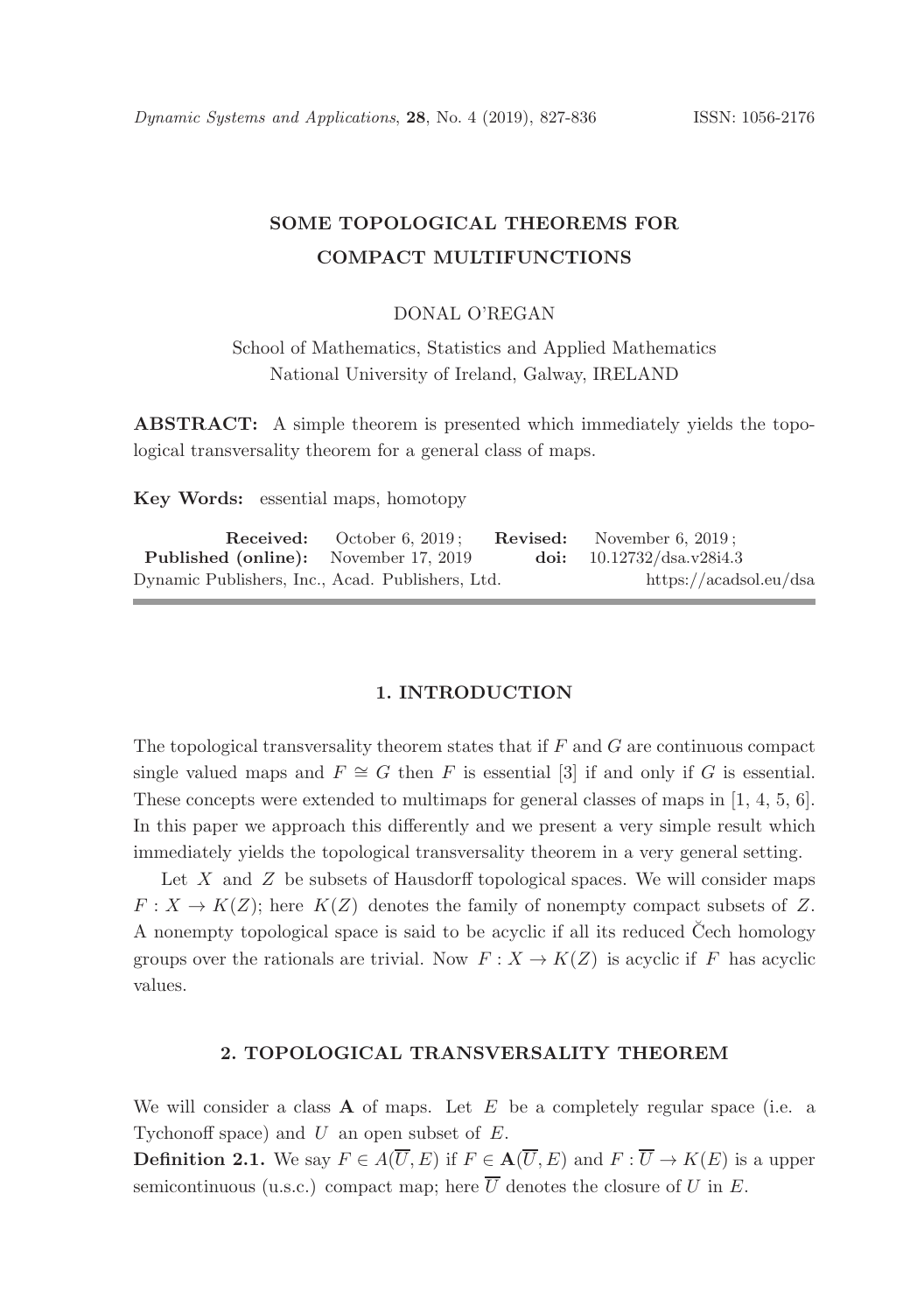828 DONAL O'REGAN

**Remark 2.2.** Examples of  $F \in \mathbf{A}(\overline{U}, E)$  might be that  $F : \overline{U} \to K(E)$  has convex values or  $F : \overline{U} \to K(E)$  has acyclic values.

**Definition 2.3.** We say  $F \in A_{\partial U}(\overline{U}, E)$  if  $F \in A(\overline{U}, E)$  and  $x \notin F(x)$  for  $x \in \partial U$ ; here  $\partial U$  denotes the boundary of U in E.

**Definition 2.4.** Two maps  $F, G \in A_{\partial U}(\overline{U}, E)$  are said to be homotopic in  $A_{\partial U}(\overline{U}, E)$ , written  $F \cong G$  in  $A_{\partial U}(\overline{U}, E)$ , if there exists a u.s.c. compact map  $\Psi : \overline{U} \times [0, 1] \rightarrow$  $K(E)$  with  $\Psi(.,\eta(.))\in \mathbf{A}(\overline{U},E)$  for any continuous function  $\eta:\overline{U}\to[0,1]$  with  $\eta(\partial U) = 0, x \notin \Psi_t(x)$  for any  $x \in \partial U$  and  $t \in (0,1)$  (here  $\Psi_t(x) = \Psi(x,t)$ ),  $\Psi_0 = F$ and  $\Psi_1 = G$ .

Remark 2.5. In our results below alternatively we could use the following definition for  $\cong$  in  $A_{\partial U}(\overline{U}, E): F \cong G$  in  $A_{\partial U}(\overline{U}, E)$  if there exists a u.s.c. compact map  $\Psi : \overline{U} \times [0,1] \to K(E)$  with  $\Psi \in \mathbf{A}(\overline{U} \times [0,1], E), x \notin \Psi_t(x)$  for any  $x \in \partial U$  and  $t \in (0,1)$  (here  $\Psi_t(x) = \Psi(x,t)$ ),  $\Psi_0 = F$  and  $\Psi_1 = G$ . If we use this definition then we always assume for any map  $\Phi \in \mathbf{A}(\overline{U} \times [0, 1], E)$  and any map  $f \in \mathbf{C}(\overline{U}, \overline{U} \times [0, 1])$ then  $\Phi \circ f \in \mathbf{A}(\overline{U}, E)$ ; here **C** denotes the class of single valued continuous functions. **Definition 2.6.** Let  $F \in A_{\partial U}(\overline{U}, E)$ . We say F is essential in  $A_{\partial U}(\overline{U}, E)$  if for every map  $J \in A_{\partial U}(\overline{U}, E)$  with  $J|_{\partial U} = F|_{\partial U}$  there exists a  $x \in U$  with  $x \in J(x)$ .

The proof of the topological transversality theorem and the generalized Leray– Schauder type alternative is based on the following simple theorem.

**Theorem 2.7.** Let  $E$  be a completely regular topological space,  $U$  an open subset of E,  $F \in A_{\partial U}(\overline{U}, E)$  and  $G \in A_{\partial U}(\overline{U}, E)$  is essential in  $A_{\partial U}(\overline{U}, E)$ . Also suppose

(2.1) 
$$
\begin{cases} \text{ for any map } J \in A_{\partial U}(\overline{U}, E) \text{ with } J|_{\partial U} = F|_{\partial U} \\ \text{ we have } G \cong J \text{ in } A_{\partial U}(\overline{U}, E). \end{cases}
$$

Then F is essential in  $A_{\partial U}(\overline{U}, E)$ .

**Proof:** Without loss of generality assume  $\cong$  in  $A_{\partial U}(\overline{U}, E)$  is as in Definition 2.4. Let  $J \in A_{\partial U}(\overline{U}, E)$  with  $J|_{\partial U} = F|_{\partial U}$ . From (2.1) we have a homotopy joining G and J i.e there exists a u.s.c. compact map  $H^J : \overline{U} \times [0,1] \to K(E)$  with  $H^J(., \eta(.) \in$  $\mathbf{A}(\overline{U}, E)$  for any continuous function  $\eta : \overline{U} \to [0, 1]$  with  $\eta(\partial U) = 0, x \notin H_t^J(x)$  for any  $x \in \partial U$  and  $t \in (0,1)$  (here  $H_t^J(x) = H^J(x,t)$ ),  $H_0^J = G$  and  $H_1^J = J$ . Let

$$
K = \left\{ x \in \overline{U} : x \in H^J(x, t) \text{ for some } t \in [0, 1] \right\}.
$$

Now  $K \neq \emptyset$  since G is essential in  $A_{\partial U}(\overline{U}, E)$ . A standard argument (note  $H^J$  is u.s.c.) guarantees that K is closed and in fact it is compact (since  $K \subseteq H<sup>J</sup>(K \times [0, 1])$ and  $H^J$  is a compact map). Also note  $K \cap \partial U = \emptyset$  (since  $x \notin H_t^J(x)$  for any  $x \in \partial U$ and  $t \in [0,1]$  so since E is Tychonoff there exists a continuous map  $\mu : \overline{U} \to [0,1]$ with  $\mu(\partial U) = 0$  and  $\mu(K) = 1$ . Let  $R(x) = H<sup>J</sup>(x, \mu(x))$ . Now  $R \in A_{\partial U}(\overline{U}, E)$  with  $R|_{\partial U} = G|_{\partial U}$  (note if  $x \in \partial U$  then  $R(x) = H^{J}(x,0) = G(x)$ ) so the essentiality of G guarantees a  $x \in U$  with  $x \in R(x)$  (i.e.  $x \in H^J_{\mu(x)}(x)$ ). Thus  $x \in K$  so  $\mu(x) = 1$ . As a result  $x \in H_1^J(x) = J(x)$ .  $\Box$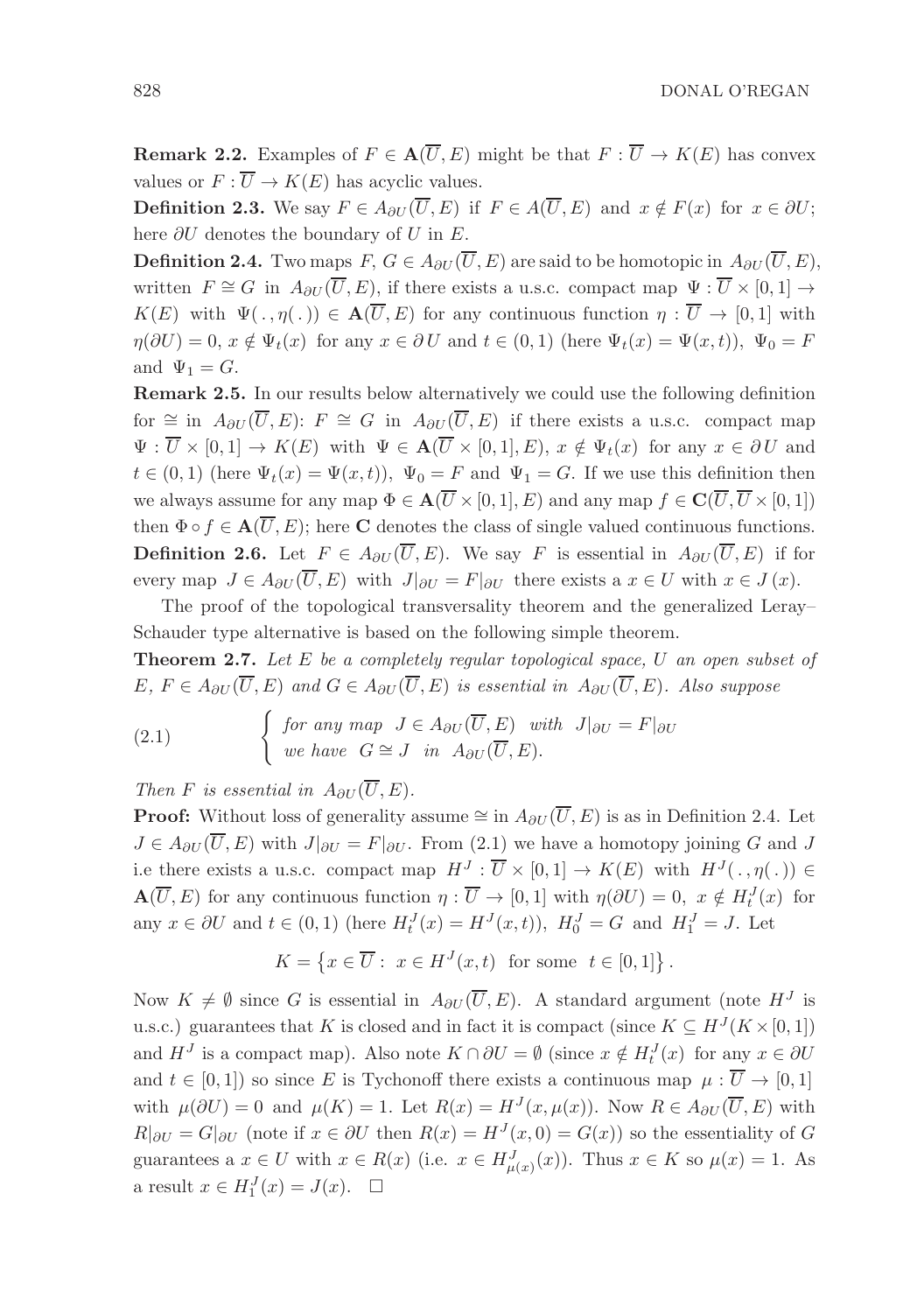Remark 2.8. (i). In the proof of Theorem 2.7 it is simple to adjust the proof if we use  $\cong$  in  $A_{\partial U}(\overline{U}, E)$  from Remark 2.5 if we note  $H^{J}(x, \mu(x)) = H^{J} \circ g(x)$  where  $g: \overline{U} \to \overline{U} \times [0,1]$  is given by  $g(x) = (x,\mu(x)).$ 

(ii). Note Theorem 2.7 immediately yields a very general Leray–Schauder type alternative. Let  $E$  be a completely metrizable locally convex space,  $U$  an open subset of E,  $F \in A_{\partial U}(\overline{U}, E)$ ,  $G \in A_{\partial U}(\overline{U}, E)$  is essential in  $A_{\partial U}(\overline{U}, E)$ ,  $x \notin t F(x) + (1$ t)  $G(x)$  for  $x \in \partial U$  and  $t \in (0,1)$ , and  $\eta(.) J(.) + (1 - \eta(.)) G(.) \in \mathbf{A}(\overline{U}, E)$  for any continuous function  $\eta : \overline{U} \to [0,1]$  with  $\eta(\partial U) = 0$  for any map  $J \in A_{\partial U}(\overline{U}, E)$  with  $J|_{\partial U} = F|_{\partial U}$ . Then F is essential in  $A_{\partial U}(\overline{U}, E)$ .

The proof is immediate from Theorem 2.7 since topological vector spaces are completely regular and note if  $J \in A_{\partial U}(\overline{U}, E)$  with  $J|_{\partial U} = F|_{\partial U}$  then with  $H^{J}(x,t) =$  $t J(x)+(1-t) G(x)$  note  $H_0^J = G$ ,  $H_1^J = J$ ,  $H^J : \overline{U} \times [0,1] \rightarrow K(E)$  is a u.s.c. compact (see [2, Theorem 4.18]) map, and  $H^{J}(\cdot, \eta(\cdot)) \in \mathbf{A}(\overline{U}, E)$  for any continuous function  $\eta: \overline{U} \to [0,1]$  and  $x \notin H_t^J(x)$  for  $x \in \partial U$  and  $t \in (0,1)$  (if  $x \in \partial U$  and  $t \in (0,1)$  then since  $J|_{\partial U} = F|_{\partial U}$  we have  $H_t^J(x) = t J(x) + (1-t) G(x) = t F(x) + (1-t) G(x)$ so as a result  $G \cong J$  in  $A_{\partial U}(\overline{U}, E)$  (i.e. (2.1) holds). [Note E being a completely metrizable locally convex space can be replaced by any (Hausdorff) topological vector space  $E$  which has the property that the closed convex hull of a compact set in  $E$  is compact. In fact it is easy to see if we argue differently all we need to assume is that E is a topological vector space.]

We now present the topological transversality theorem in a general setting with this new approach. Assume

(2.2) 
$$
\cong
$$
 in  $A_{\partial U}(\overline{U}, E)$  is an equivalence relation

and

(2.3) if 
$$
\Phi, \Psi \in A_{\partial U}(\overline{U}, E)
$$
 with  $\Phi|_{\partial U} = \Psi|_{\partial U}$  then  $\Phi \cong \Psi$  in  $A_{\partial U}(\overline{U}, E)$ .

**Theorem 2.9.** Let  $E$  be a completely regular topological space,  $U$  an open subset of E and assume (2.2) and (2.3) hold. Suppose F and G are two maps in  $A_{\partial U}(\overline{U}, E)$ with  $F \cong G$  in  $A_{\partial U}(\overline{U}, E)$ . Then F is essential in  $A_{\partial U}(\overline{U}, E)$  if and only if G is essential in  $A_{\partial U}(\overline{U},E)$ .

**Proof:** Assume G is essential in  $A_{\partial U}(\overline{U}, E)$ . To show F is essential in  $A_{\partial U}(\overline{U}, E)$  let  $J \in A_{\partial U}(\overline{U}, E)$  with  $J|_{\partial U} = F|_{\partial U}$ . If we show  $G \cong J$  in  $A_{\partial U}(\overline{U}, E)$  (i.e. if we show (2.1)) then Theorem 2.7 guarantees that F is essential in  $A_{\partial U}(\overline{U}, E)$ . Note  $G \cong J$ in  $A_{\partial U}(\overline{U}, E)$  is immediate since from (2.3) we have  $J \cong F$  in  $A_{\partial U}(\overline{U}, E)$  and since  $F \cong G$  in  $A_{\partial U}(\overline{U}, E)$  then (2.2) guarantees that  $G \cong J$  in  $A_{\partial U}(\overline{U}, E)$ . A similar argument shows that if F is essential in  $A_{\partial U}(\overline{U}, E)$  then G is essential in  $A_{\partial U}(\overline{U}, E)$ .  $\Box$ 

**Remark 2.10.** (i). Suppose  $E$  is a completely metrizable locally convex space and  $F \in \mathbf{A}(\overline{U}, E)$  means  $F : \overline{U} \to K(E)$  has convex values then immediately (2.2) and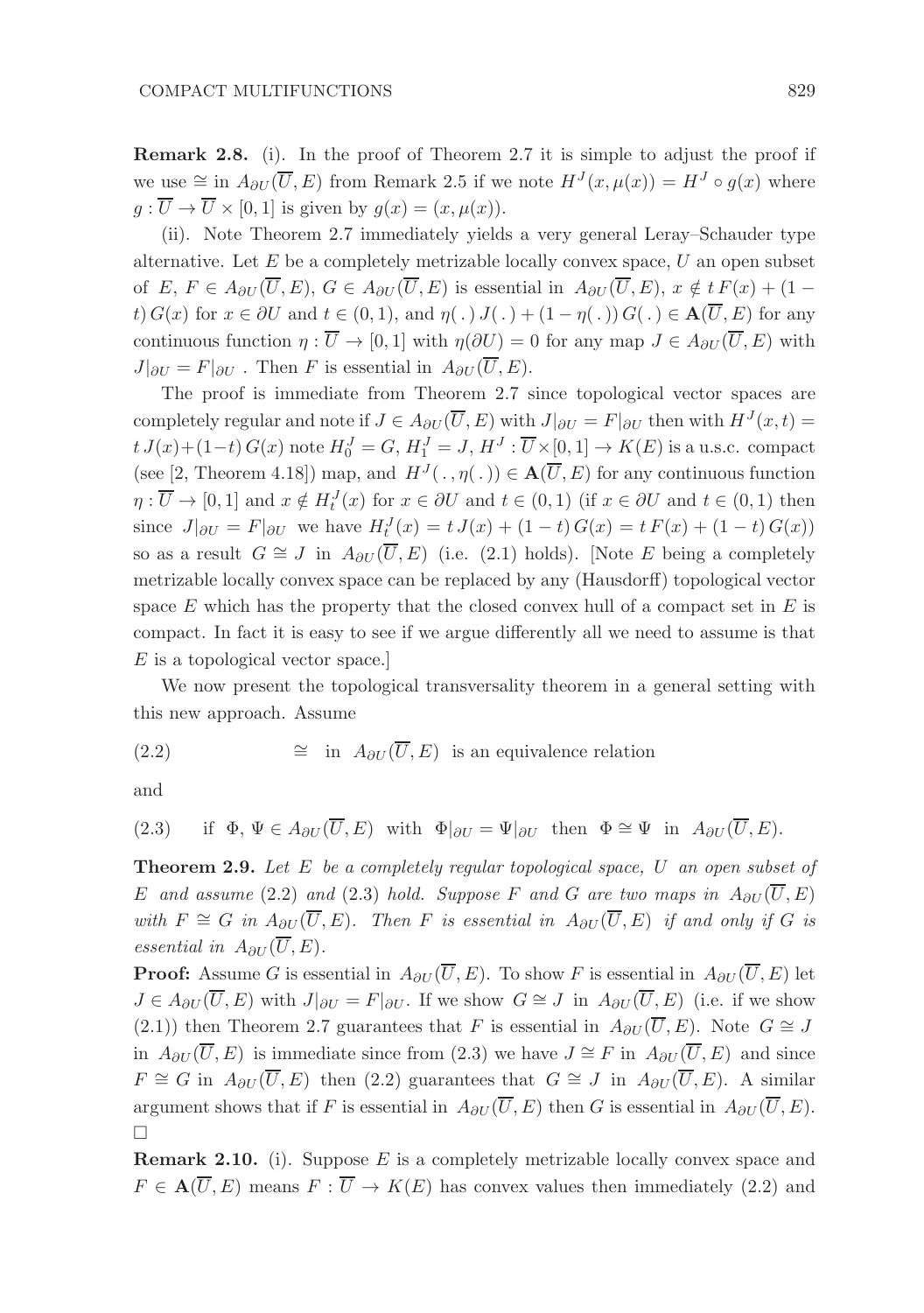$(2.3)$  (take  $H(x,t) = t \Phi(x)+(1-t) \Psi(x)$ ) hold. [Note E being a completely metrizable locally convex space can be replaced by any (Hausdorff) topological vector space E which has the property that the closed convex hull of a compact set in  $E$  is compact. In fact it is easy to see if we argue differently all we need to assume is that  $E$  is a topological vector space.]

(ii). Suppose E is a (Hausdorff) topological vector space, U is convex and  $F \in$  $\mathbf{A}(\overline{U}, E)$  means  $F : \overline{U} \to K(E)$  has acyclic values then immediately (2.2) holds. Suppose

(2.4) there exists a retraction 
$$
r : \overline{U} \to \partial U
$$
.

[Note if  $E$  is an infinite dimensional Banach space and  $U$  is convex then [1] we know (2.4) holds].

Then (2.3) holds. To see this let r be in (2.4) and consider the map  $\Phi^*$  given by  $\Phi^*(x) = \Phi(r(x)), \ x \in \overline{U}$ . Note  $\Phi^*(x) = \Psi(r(x)), \ x \in \overline{U}$  since  $\Phi|_{\partial U} = \Psi|_{\partial U}$ . With

$$
H(x,\lambda) = \Psi(2\lambda r(x) + (1 - 2\lambda)x) = \Psi \circ j(x,\lambda) \text{ for } (x,\lambda) \in \overline{U} \times \left[0,\frac{1}{2}\right]
$$

(here  $j : \overline{U} \times [0, \frac{1}{2}] \to \overline{U}$  (note  $\overline{U}$  is convex) is given by  $j(x, \lambda) = 2 \lambda r(x) + (1 - 2 \lambda)x$ ) it is easy to see that

$$
\Psi \cong \Phi^* \quad \text{in} \ \ A_{\partial U}(\overline{U}, E);
$$

note if there exists  $x \in \partial U$  and  $\lambda \in [0, \frac{1}{2}]$  with  $x \in H_{\lambda}(x)$  then  $x \in \Psi(2 \lambda x + (1 2\lambda(x) = \Psi(x)$ , a contradiction, and it is easy to see that  $H: \overline{U} \times [0, \frac{1}{2}] \to K(E)$  is a u.s.c. compact map and for any fixed  $x \in \overline{U}$  note  $H(x,\mu(x)) = \Psi(j(x,\mu(x)))$  has acyclic values and so  $H(\cdot, \eta(\cdot)) \in \mathbf{A}(\overline{U}, E)$  for any continuous function  $\eta : \overline{U} \to [0, 1]$ with  $\eta(\partial U) = 0$ . Similarly with

$$
Q(x,\lambda) = \Phi((2-2\lambda) r(x) + (2\lambda - 1) x) \text{ for } (x,\lambda) \in \overline{U} \times \left[\frac{1}{2},1\right]
$$

it is easy to see that

$$
\Phi^* \cong \Phi \quad \text{in} \quad A_{\partial U}(\overline{U}, E).
$$

Consequently  $\Phi \cong \Psi$  in  $A_{\partial U}(\overline{U}, E)$  so (2.3) holds.

Note in (i) and (ii) above we used  $\cong$  in  $A_{\partial U}(\overline{U}, E)$  from Definition 2.4 and also notice in Definition 2.4 one could replace here (if one wishes)  $\Psi(\cdot, \eta(\cdot)) \in \mathbf{A}(\overline{U}, E)$  for any continuous function  $\eta : \overline{U} \to [0, 1], \eta(\partial U) = 0$  with  $\Psi_t \in \mathbf{A}(\overline{U}, E)$  for any  $t \in [0, 1]$ since for fixed  $x \in \overline{U}$  note  $\Psi(x, \mu(x)) = \Psi_{\mu(x)}(x) = \Psi_t(x)$  with  $t = \mu(x) \in [0, 1]$ .

Now we consider a generalization of essential maps, namely the  $d$ -essential maps. Let  $E$  be a completely regular topological space and  $U$  an open subset of  $E$ . For any map  $F \in A(\overline{U}, E)$  let  $F^* = I \times F : \overline{U} \to K(\overline{U} \times E)$ , with  $I : \overline{U} \to \overline{U}$  given by  $I(x) = x$ , and let

(2.5) 
$$
d: \left\{ (F^*)^{-1} (B) \right\} \cup \{ \emptyset \} \to \Omega
$$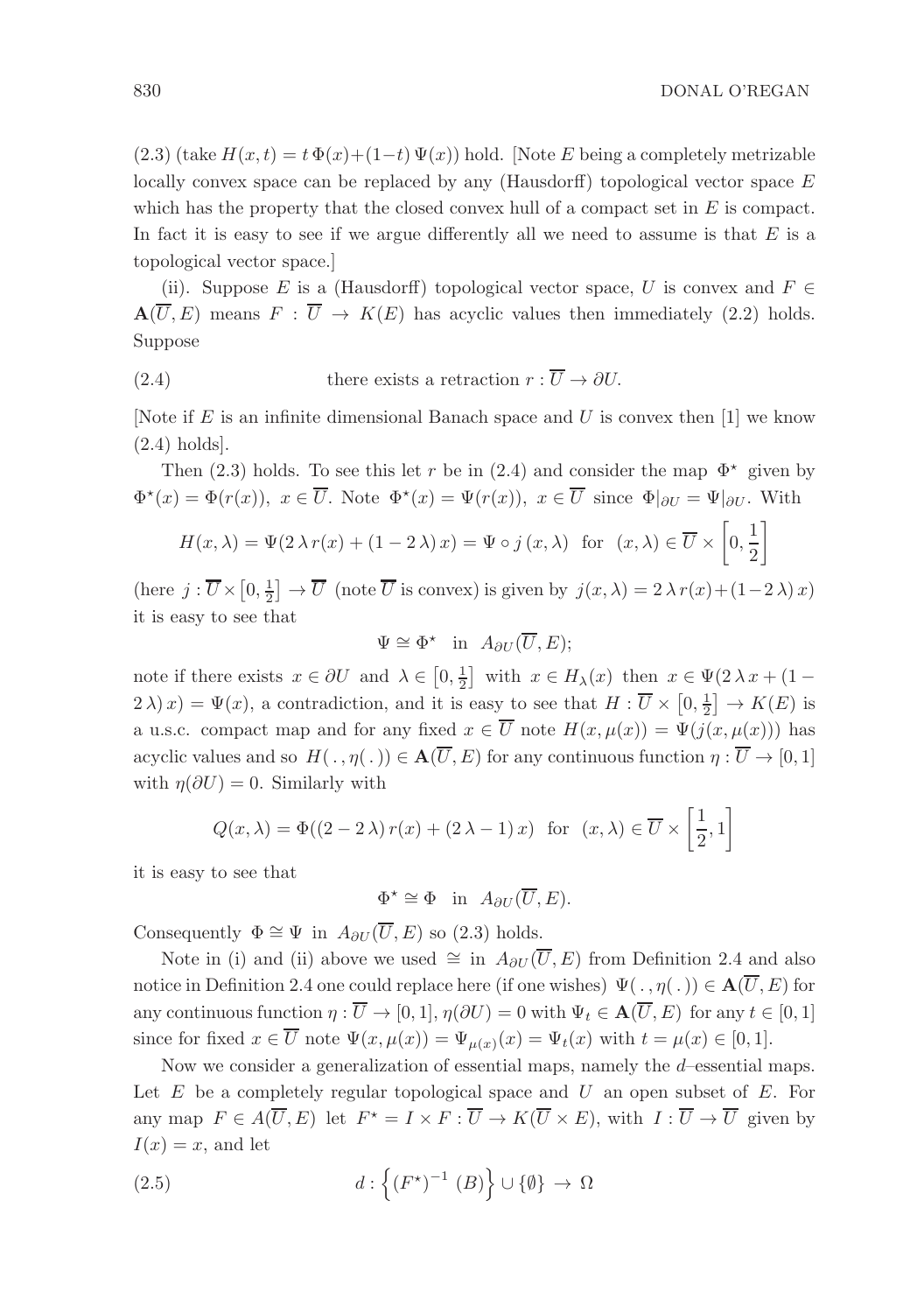be any map with values in the nonempty set  $\Omega$ ; here  $B = \{(x, x): x \in \overline{U}\}.$ **Definition 2.11.** Let  $F \in A_{\partial U}(\overline{U}, E)$  with  $F^* = I \times F$ . We say  $F^* : \overline{U} \to K(\overline{U} \times E)$ is d–essential if for every map  $J \in A_{\partial U}(\overline{U}, E)$  with  $J^* = I \times J$  and with  $J|_{\partial U} = F|_{\partial U}$ we have that  $d((F^*)^{-1}(B)) = d((J^*)^{-1}(B)) \neq d(\emptyset)$ . **Remark 2.12.** If  $F^*$  is d-essential then

$$
\emptyset \neq (F^{\star})^{-1} (B) = \{x \in \overline{U} : (x, F(x)) \cap (x, x) \neq \emptyset\},\
$$

so there exists a  $x \in U$  with  $(x, x) \in F^*(x)$  (i.e.  $x \in F(x)$ ).

**Theorem 2.13.** Let  $E$  be a completely regular topological space,  $U$  an open subset of  $E, B = \{(x, x): x \in \overline{U}\}, d \text{ is defined in (2.5)}, F \in A_{\partial U}(\overline{U}, E), G \in A_{\partial U}(\overline{U}, E) \text{ with }$  $F^* = I \times F$  and  $G^* = I \times G$ . Suppose  $G^*$  is d-essential and

(2.6) 
$$
\begin{cases} \nfor \ any \ map \ J \in A_{\partial U}(\overline{U}, E) \ with \ J|_{\partial U} = F|_{\partial U} \\
we \ have \ G \cong J \ in \ A_{\partial U}(\overline{U}, E) \ and \\
d\left((F^{\star})^{-1} (B)\right) = d\left((G^{\star})^{-1} (B)\right).\n\end{cases}
$$

Then  $F^*$  is d-essential.

**Proof:** Without loss of generality assume  $\cong$  in  $A_{\partial U}(\overline{U}, E)$  is as in Definition 2.4. Consider any map  $J \in A_{\partial U}(\overline{U}, E)$  with  $J^* = I \times J$  and  $J|_{\partial U} = F|_{\partial U}$ . We must show  $d\left(\left(F^{\star}\right)^{-1}(B)\right) = d\left(\left(J^{\star}\right)^{-1}(B)\right) \neq d(\emptyset)$ . From (2.6) there exists a u.s.c. compact map  $H^J : \overline{U} \times [0,1] \to K(E)$  with  $H^J(.,\eta(.)) \in \mathbf{A}(\overline{U},E)$  for any continuous function  $\eta : \overline{U} \to [0,1]$  with  $\eta(\partial U) = 0$ ,  $x \notin H_t^J(x)$  for any  $x \in \partial U$  and  $t \in (0,1)$ (here  $H_t^J(x) = H^J(x,t)$ ),  $H_0^J = G$ ,  $H_1^J = J$  and  $d((F^*)^{-1} (B)) = d((G^*)^{-1} (B))$ . Let  $(H^{J})^{\star} : \overline{U} \times [0,1] \to K(\overline{U} \times E)$  be given by  $(H^{J})^{\star}(x,t) = (x, H^{J}(x,t))$  and let

$$
K = \left\{ x \in \overline{U} : (x, x) \in (H^J)^*(x, t) \text{ for some } t \in [0, 1] \right\}.
$$

Now  $K \neq \emptyset$  is closed, compact and  $K \cap \partial U = \emptyset$ . Thus there exists a continuous map  $\mu : \overline{U} \to [0,1]$  with  $\mu(\partial U) = 0$  and  $\mu(K) = 1$ . Let  $R(x) = H^{J}(x, \mu(x))$  and  $R^* = I \times R$ . Now  $R \in A_{\partial U}(\overline{U}, E)$  with  $R|_{\partial U} = G|_{\partial U}$ . Since  $G^*$  is d-essential then

(2.7) 
$$
d\left(\left(G^{\star}\right)^{-1}(B)\right) = d\left(\left(R^{\star}\right)^{-1}(B)\right) \neq d(\emptyset).
$$

Now since  $\mu(K) = 1$  we have

$$
(R^*)^{-1} (B) = \{ x \in \overline{U} : (x, x) \cap (x, H^J(x, \mu(x))) \neq \emptyset \}
$$
  
=  $\{ x \in \overline{U} : (x, x) \cap (x, H^J(x, 1)) \neq \emptyset \}$   
=  $(J^*)^{-1} (B),$ 

so from above and (2.7) we have  $d((F^*)^{-1}(B)) = d((J^*)^{-1}(B)) \neq d(\emptyset)$ .  $\Box$ 

Note again it is simple to adjust the proof in Theorem 2.13 if we use  $\cong$  in  $A_{\partial U}(\overline{U}, E)$  from Remark 2.5.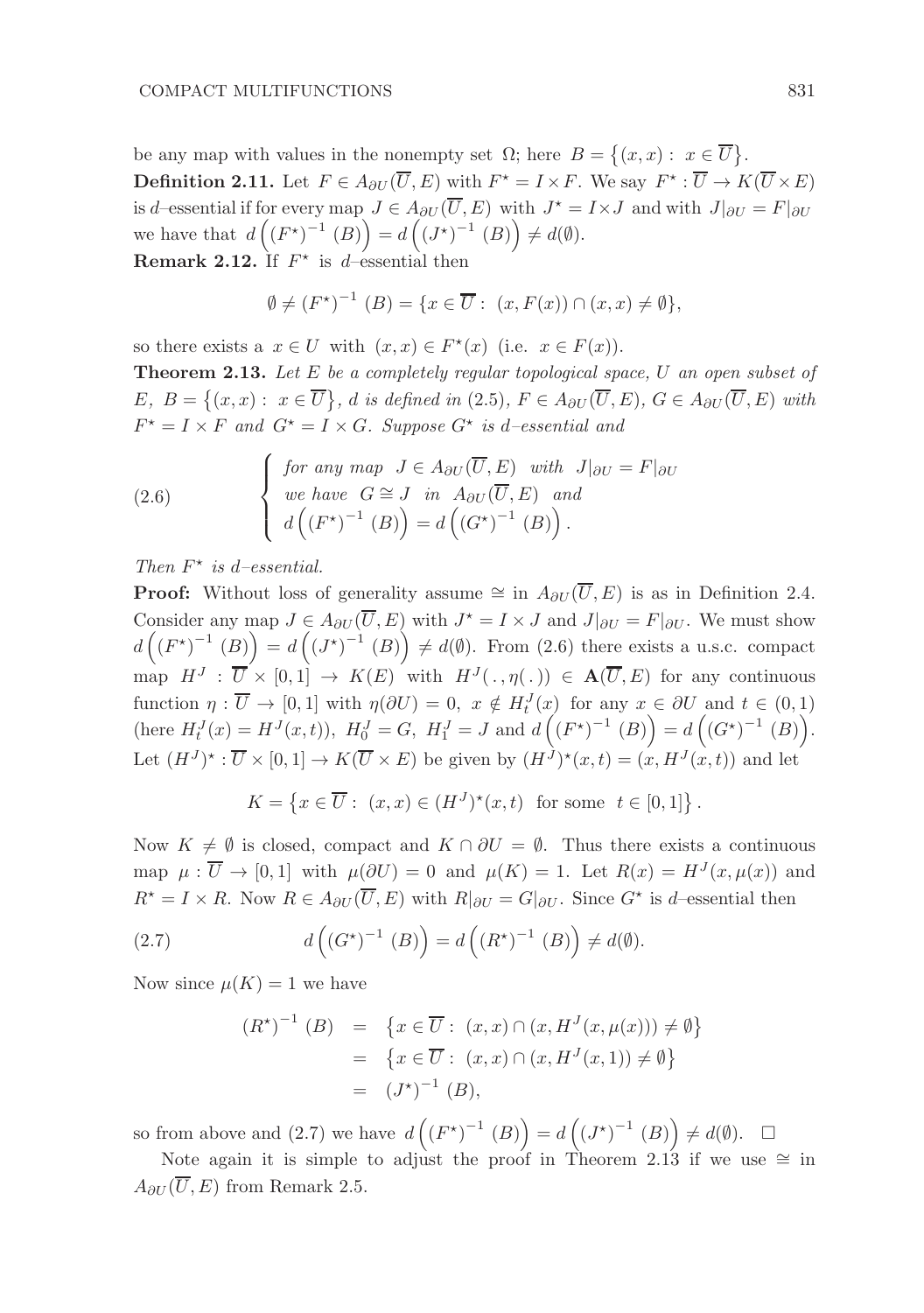832 DONAL O'REGAN

**Theorem 2.14.** Let  $E$  be a completely regular topological space,  $U$  an open subset of E,  $B = \{(x, x): x \in \overline{U}\}\text{, } d$  is defined in (2.5) and assume (2.2) and (2.3) hold. Suppose F and G are two maps in  $A_{\partial U}(\overline{U}, E)$  with  $F^* = I \times F$ ,  $G^* = I \times G$  and  $F \cong G$  in  $A_{\partial U}(\overline{U}, E)$ . Then  $F^*$  is d-essential if and only if  $G^*$  is d-essential.

**Proof:** Without loss of generality assume  $\cong$  in  $A_{\partial U}(\overline{U}, E)$  is as in Definition 2.4. Assume  $G^*$  is d–essential. Let  $J \in A_{\partial U}(\overline{U}, E)$  with  $J^* = I \times J$  and  $J|_{\partial U} = F|_{\partial U}$ . If we show (2.6) then  $F^*$  is d–essential from Theorem 2.13. Now (2.3) implies  $J \cong F$ in  $A_{\partial U}(\overline{U}, E)$  and this together with  $F \cong G$  in  $A_{\partial U}(\overline{U}, E)$  and (2.2) guarantees that  $G \cong J$  in  $A_{\partial U}(\overline{U}, E)$ . To complete (2.6) we need to show  $d((F^*)^{-1}(B)) =$  $d\left(\left(G^{\star}\right)^{-1}\left(B\right)\right)$ . We will show this by following the argument in Theorem 2.13. Note since  $G \cong F$  in  $A_{\partial U}(\overline{U}, E)$  let  $H : \overline{U} \times [0, 1] \to K(E)$  be a u.s.c. compact map with  $H(\cdot, \eta(\cdot)) \in \mathbf{A}(\overline{U}, E)$  for any continuous function  $\eta : \overline{U} \to [0, 1]$  with  $\eta(\partial U) = 0$ ,  $x \notin H_t(x)$  for any  $x \in \partial U$  and  $t \in (0,1)$  (here  $H_t(x) = H(x,t)$ ),  $H_0 = G$  and  $H_1 = F$ . Let  $H^* : \overline{U} \times [0,1] \to K(\overline{U} \times E)$  be given by  $H^*(x,t) = (x, H(x,t))$  and let

$$
D = \left\{ x \in \overline{U} : (x, x) \in H^*(x, t) \text{ for some } t \in [0, 1] \right\}.
$$

Now  $D \neq \emptyset$  and there exists a continuous map  $\mu : \overline{U} \to [0,1]$  with  $\mu(\partial U) = 0$ and  $\mu(D) = 1$ . Define the map R by  $R(x) = H(x, \mu(x))$  and  $R^* = I \times R$ . Now  $R \in A_{\partial U}(\overline{U}, E)$  with  $R|_{\partial U} = G|_{\partial U}$  so since  $G^*$  is d-essential then  $d\left((G^*)^{-1}(B)\right) =$  $d\left(\left(R^{\star}\right)^{-1}(B)\right) \neq d(\emptyset)$ . Now since  $\mu(D) = 1$  we have (see Theorem 2.13) that  $(R^{*})^{-1} (B) = (F^{*})^{-1} (B)$  and as a result we have  $d((F^{*})^{-1} (B)) = d((G^{*})^{-1} (B)).$  $\Box$ 

Note again it is simple to adjust the proof in Theorem 2.14 if we use  $\cong$  in  $A_{\partial U}(\overline{U}, E)$  from Remark 2.5.

It is also easy to extend the above ideas to other natural situations. Let X be a (Hausdorff) topological vector space (so automatically completely regular), Y a topological vector space, and U an open subset of X. Also let  $L : dom L \subseteq X \rightarrow Y$ be a linear (not necessarily continuous) single valued map; here  $dom L$  is a vector subspace of X. Finally  $T: X \to Y$  will be a linear, continuous single valued map with  $L + T : dom L \rightarrow Y$  an isomorphism (i.e. a linear homeomorphism); for convenience we say  $T \in H_L(X, Y)$ .

A map  $F: \overline{U} \to 2^Y$  is said to be  $(L, T)$  upper semicontinuous if  $(L + T)^{-1} (F + T)$  $T : \overline{U} \to K(X)$  is an upper semicontinuous map. Also  $F : \overline{U} \to 2^Y$  is said to be  $(L, T)$  compact if  $(L + T)^{-1} (F + T) : \overline{U} \to 2^X$  is a compact map.

**Definition 2.15.** We let  $F \in A(\overline{U}, Y; L, T)$  if  $(L+T)^{-1} (F+T) \in A(\overline{U}, X)$ . **Definition 2.16.** We say  $F \in A_{\partial U}(\overline{U}, Y; L, T)$  if  $F \in A(\overline{U}, Y; L, T)$  with  $Lx \notin$  $F(x)$  for  $x \in \partial U \cap dom L$ .

**Definition 2.17.** Two maps  $F, G \in A_{\partial U}(\overline{U}, Y; L, T)$  are homotopic in  $A_{\partial U}(\overline{U}, Y; L, T)$ , written  $F \cong G$  in  $A_{\partial U}(\overline{U}, Y; L, T)$ , if there exists a  $(L, T)$  upper semicontinuous,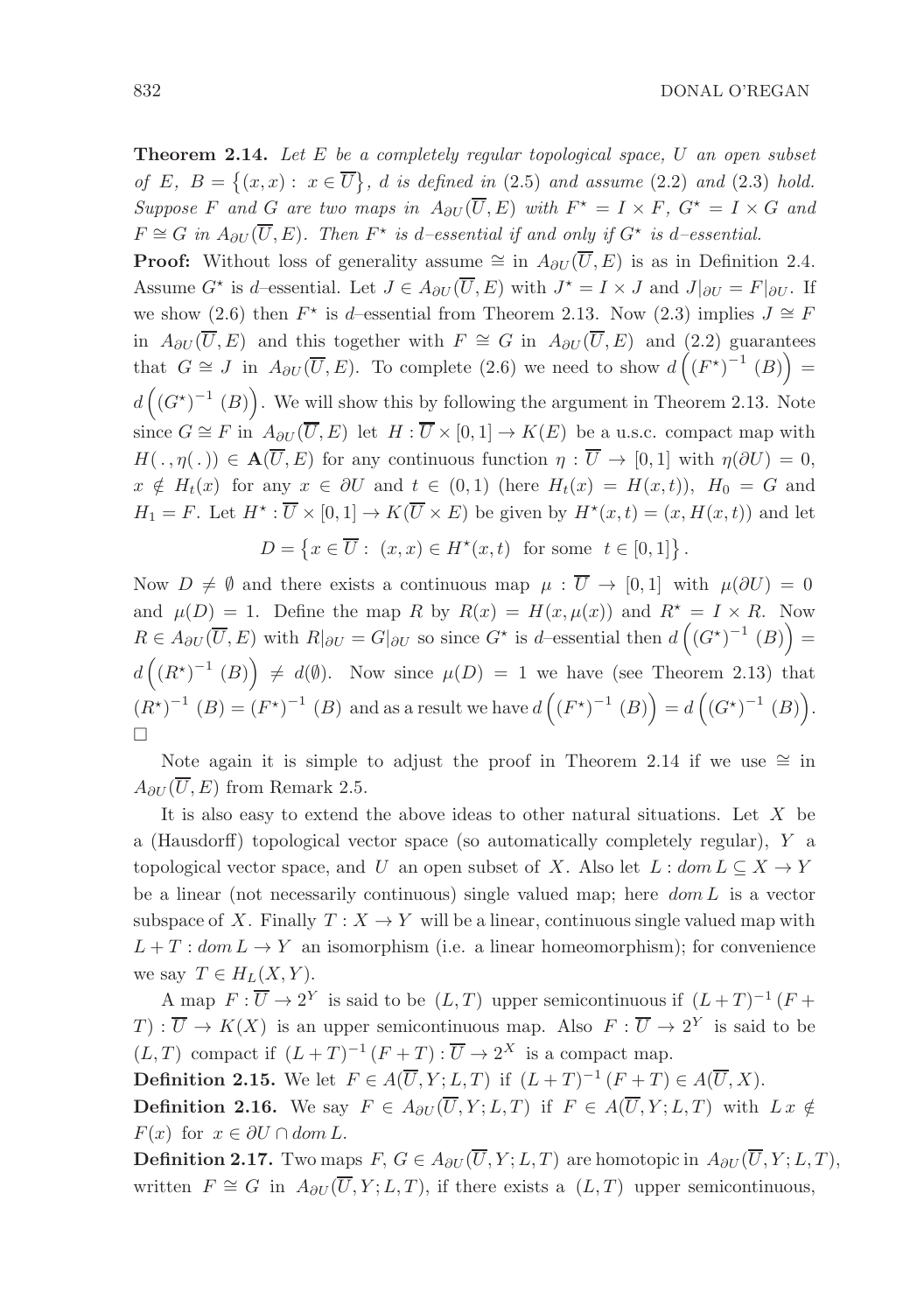$(L, T)$  compact mapping  $N : \overline{U} \times [0, 1] \to 2^Y$  with  $(L + T)^{-1}(N(\cdot, \eta(\cdot) + T(\cdot)) \in$  $\mathbf{A}(\overline{U}, X)$  for any continuous function  $\eta : \overline{U} \to [0, 1]$  with  $\eta(\partial U) = 0$ ,  $L x \notin N_t(x)$  for any  $x \in \partial U \cap dom L$  and  $t \in (0,1)$  (here  $N_t(x) = N(x,t)$ ),  $N_0 = F$  with  $N_1 = G$ .

Remark 2.18. In our results below alternatively we could use the following definition for  $\cong$  in  $A_{\partial U}(\overline{U}, Y; L, T)$ :  $F \cong G$  in  $A_{\partial U}(\overline{U}, Y; L, T)$ , if there exists a  $(L, T)$  upper semicontinuous,  $(L, T)$  compact mapping  $N : \overline{U} \times [0, 1] \rightarrow 2^Y$  with  $N \in \mathbf{A}(\overline{U} \times$  $[0, 1], Y; L, T$ ,  $L x \notin N_t(x)$  for any  $x \in \partial U \cap dom L$  and  $t \in (0, 1)$  (here  $N_t(x) =$  $N(x, t)$ ,  $N_0 = F$  with  $N_1 = G$ . In addition here we always assume for any map  $\Phi \in \mathbf{A}(\overline{U}\times [0,1], Y; L, T)$  and any map  $f \in \mathbf{C}(\overline{U}, \overline{U}\times [0,1])$  then  $(L+T)^{-1}$   $(\Phi \circ f + T) \in$  $\mathbf{A}(\overline{U}, X)$  (i.e.  $\Phi \circ f \in \mathbf{A}(\overline{U}, Y; L, T)$ .

**Definition 2.19.** A map  $F \in A_{\partial U}(\overline{U}, Y; L, T)$  is said to be L-essential in  $A_{\partial U}(\overline{U}, Y;$ L, T) if for every map  $J \in A_{\partial U}(\overline{U}, Y; L, T)$  with  $J|_{\partial U} = F|_{\partial U}$  we have that there exists  $x \in U \cap dom L$  with  $L x \in J(x)$ .

**Theorem 2.20.** Let X, Y, U, L and T be as above,  $F \in A_{\partial U}(\overline{U}, Y; L, T)$  and  $G \in A_{\partial U}(\overline{U}, Y; L, T)$  is L–essential in  $A_{\partial U}(\overline{U}, Y; L, T)$ . Also suppose

(2.8) 
$$
\begin{cases} \nfor any map \quad J \in A_{\partial U}(\overline{U}, Y; L, T) \quad with \quad J|_{\partial U} = F|_{\partial U} \\ \nwe have \quad G \cong J \quad in \quad A_{\partial U}(\overline{U}, Y; L, T). \n\end{cases}
$$

Then F is L–essential in  $A_{\partial U}(\overline{U}, Y; L, T)$ .

**Proof:** Without loss of generality assume  $\cong$  in  $A_{\partial U}(\overline{U}, Y; L, T)$  is as in Definition 2.17. Consider any map  $J \in A_{\partial U}(\overline{U}, Y; L, T)$  with  $J|_{\partial U} = F|_{\partial U}$ . We must show there exists a  $x \in U \cap dom L$  with  $L x \in J(x)$ . Let  $H^J : \overline{U} \times [0,1] \to 2^Y$  be a  $(L,T)$ upper semicontinuous,  $(L, T)$  compact mapping with  $(L+T)^{-1} (H^{J}(\ldots, \eta(\ldots) + T(\ldots)) \in$  $\mathbf{A}(\overline{U}, X)$  for any continuous function  $\eta : \overline{U} \to [0, 1]$  with  $\eta(\partial U) = 0$ ,  $L x \notin H_t^J(x)$  for any  $x \in \partial U \cap dom L$  and  $t \in (0,1)$  (here  $H_t^J(x) = H^J(x,t)$ ),  $H_0^J = G$  with  $H_1^J = J$ (this is guaranteed from (2.8)). Let

$$
K = \{ x \in \overline{U} \cap dom L : L x \in H^{J}(x, t) \text{ for some } t \in [0, 1] \}
$$

and notice

$$
K = \left\{ x \in \overline{U} : (L+T)^{-1} (H_t^J + T)(x) \text{ for some } t \in [0,1] \right\}.
$$

Now  $K \neq \emptyset$  is closed, compact and  $K \cap \partial U = \emptyset$ . Since X is Tychonoff there exists a continuous map  $\mu : \overline{U} \to [0,1]$  with  $\mu(\partial U) = 0$  and  $\mu(K) = 1$ . Let  $R(x) =$  $H^{J}(x,\mu(x))$ . Now  $R \in A_{\partial U}(\overline{U},Y;L,T)$  with  $R|_{\partial U} = G|_{\partial U}$ . Since G is L-essential in  $A_{\partial U}(\overline{U}, Y; L, T)$  there exists a  $x \in U \cap dom L$  with  $L x \in R(x) = H^J_{\mu(x)}(x)$ . Thus  $x \in K$ ,  $\mu(x) = 1$  and so  $L x \in H_1^J(x) = J(x)$ .  $\Box$ 

Note again it is simple to adjust the proof in Theorem 2.20 if we use  $\cong$  in  $A_{\partial U}(\overline{U}, Y; L, T)$  from Remark 2.18.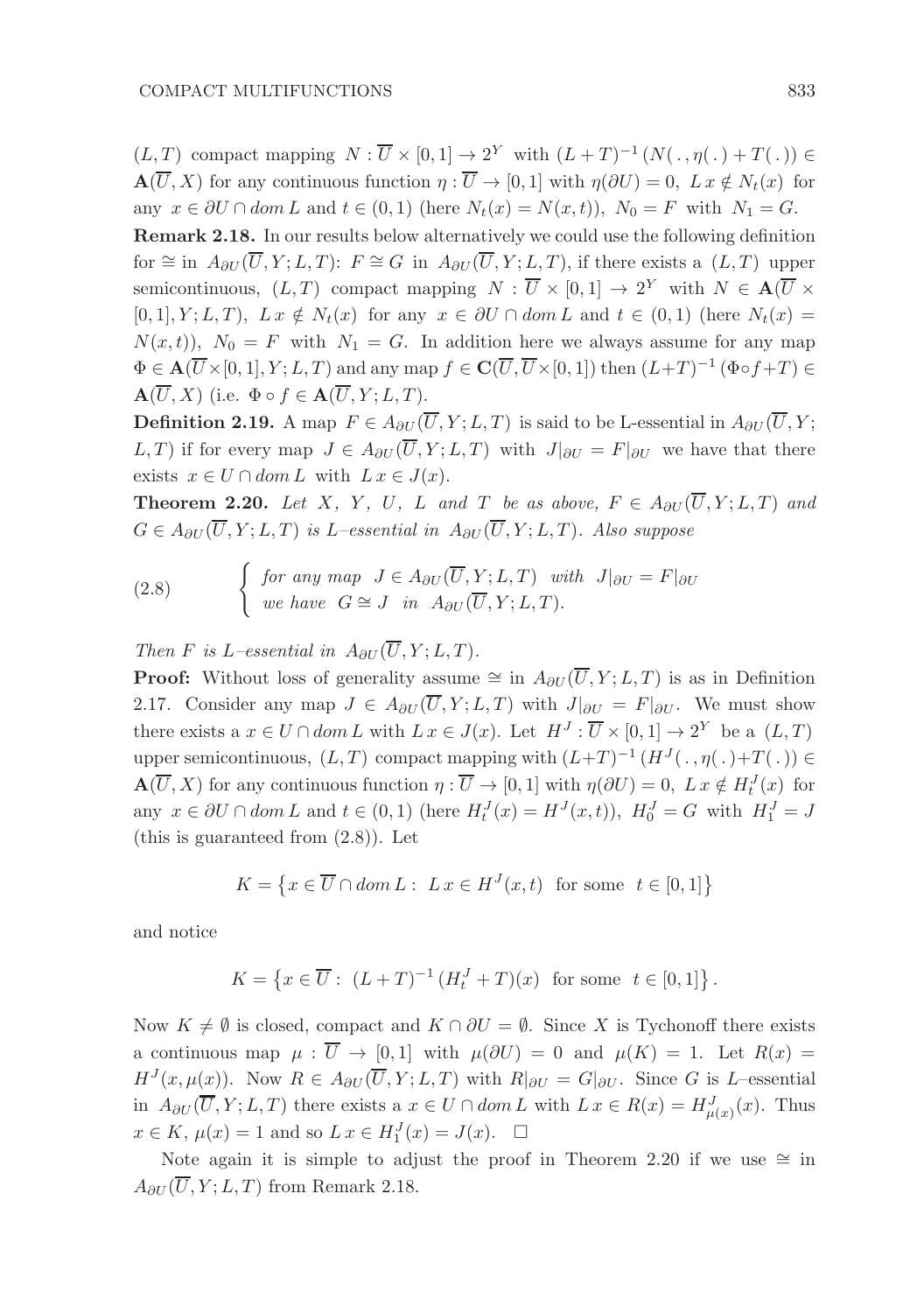Next assume

(2.9) 
$$
\cong
$$
 in  $A_{\partial U}(\overline{U}, Y; L, T)$  is an equivalence relation

and

(2.10)

if 
$$
\Phi
$$
,  $\Psi \in A_{\partial U}(\overline{U}, Y; L, T)$  with  $\Phi|_{\partial U} = \Psi|_{\partial U}$  then  $\Phi \cong \Psi$  in  $A_{\partial U}(\overline{U}, Y; L, T)$ .

Essentially the same reasoning as in Theorem 2.9 (with an obvious modification) yields:

**Theorem 2.21.** Let  $X$ ,  $Y$ ,  $U$ ,  $L$  and  $T$  be as above and assume  $(2.9)$  and (2.10) hold. Suppose F and G are two maps in  $A_{\partial U}(\overline{U}, Y; L, T)$  with  $F \cong G$  in  $A_{\partial U}(\overline{U}, Y; L, T)$ . Then F is essential in  $A_{\partial U}(\overline{U}, Y; L, T)$  if and only if G is essential in  $A_{\partial U}(\overline{U}, Y; L, T)$ .

Finally we discuss d–L–essential maps. For any map  $F \in A(\overline{U}, Y; L, T)$  let  $F^* =$  $I \times (L+T)^{-1} (F+T) : \overline{U} \to K(\overline{U} \times X)$ , with  $I: \overline{U} \to \overline{U}$  given by  $I(x) = x$ , and let

(2.11) 
$$
d: \left\{ (F^*)^{-1} (B) \right\} \cup \{ \emptyset \} \to \Omega
$$

be any map with values in the nonempty set  $\Omega$ ; here  $B = \{(x, x): x \in \overline{U}\}.$ 

**Definition 2.22.** Let  $F \in A_{\partial U}(\overline{U}, Y; L, T)$  with  $F^* = I \times (L + T)^{-1} (F + T)$ . We say  $F^* : \overline{U} \to K(\overline{U} \times X)$  is d-L-essential if for every map  $J \in A_{\partial U}(\overline{U}, Y; L, T)$  with  $J^* = I \times (L+T)^{-1} (J+T)$  and with  $J|_{\partial U} = F|_{\partial U}$  we have that  $d((F^*)^{-1} (B)) =$  $d\left((J^{\star})^{-1}(B)\right) \neq d(\emptyset).$ 

**Remark 2.23.** If  $F^*$  is  $d-L$ -essential then

$$
\emptyset \neq (F^{\star})^{-1} (B) = \{ x \in \overline{U} : (x, (L + T)^{-1} (F + T)(x)) \cap (x, x) \neq \emptyset \},
$$

and this together with  $L x \notin F(x)$  for  $x \in \partial U \cap dom L$  implies that there exists  $x \in U \cap dom L$  with  $(x, x) \in F^*(x)$  (i.e.  $L x \in F(x)$ ).

**Theorem 2.24.** Let X, Y, U, L and T be as above,  $B = \{(x,x): x \in \overline{U}\},\$ d is defined in (2.11),  $F \in A_{\partial U}(\overline{U}, Y; L, T)$  and  $G \in A_{\partial U}(\overline{U}, Y; L, T)$  with  $F^* =$  $I \times (L+T)^{-1} (F+T)$  and  $G^* = I \times (L+T)^{-1} (G+T)$ . Suppose  $G^*$  is d-L-essential and in addition assume

(2.12) 
$$
\begin{cases} \n\text{for any map } J \in A_{\partial U}(\overline{U}, Y; L, T) \text{ with } J|_{\partial U} = F|_{\partial U} \\
\text{we have } G \cong J \text{ in } A_{\partial U}(\overline{U}, Y; L, T) \text{ and} \\
d\left((F^{\star})^{-1} (B)\right) = d\left((G^{\star})^{-1} (B)\right). \n\end{cases}
$$

Then  $F$  is d-L-essential.

**Proof:** Without loss of generality assume  $\cong$  in  $A_{\partial U}(\overline{U}, Y; L, T)$  is as in Definition 2.17. Consider any map  $J \in A_{\partial U}(\overline{U}, Y; L, T)$  with  $J^* = I \times (L + T)^{-1} (J + T)$  and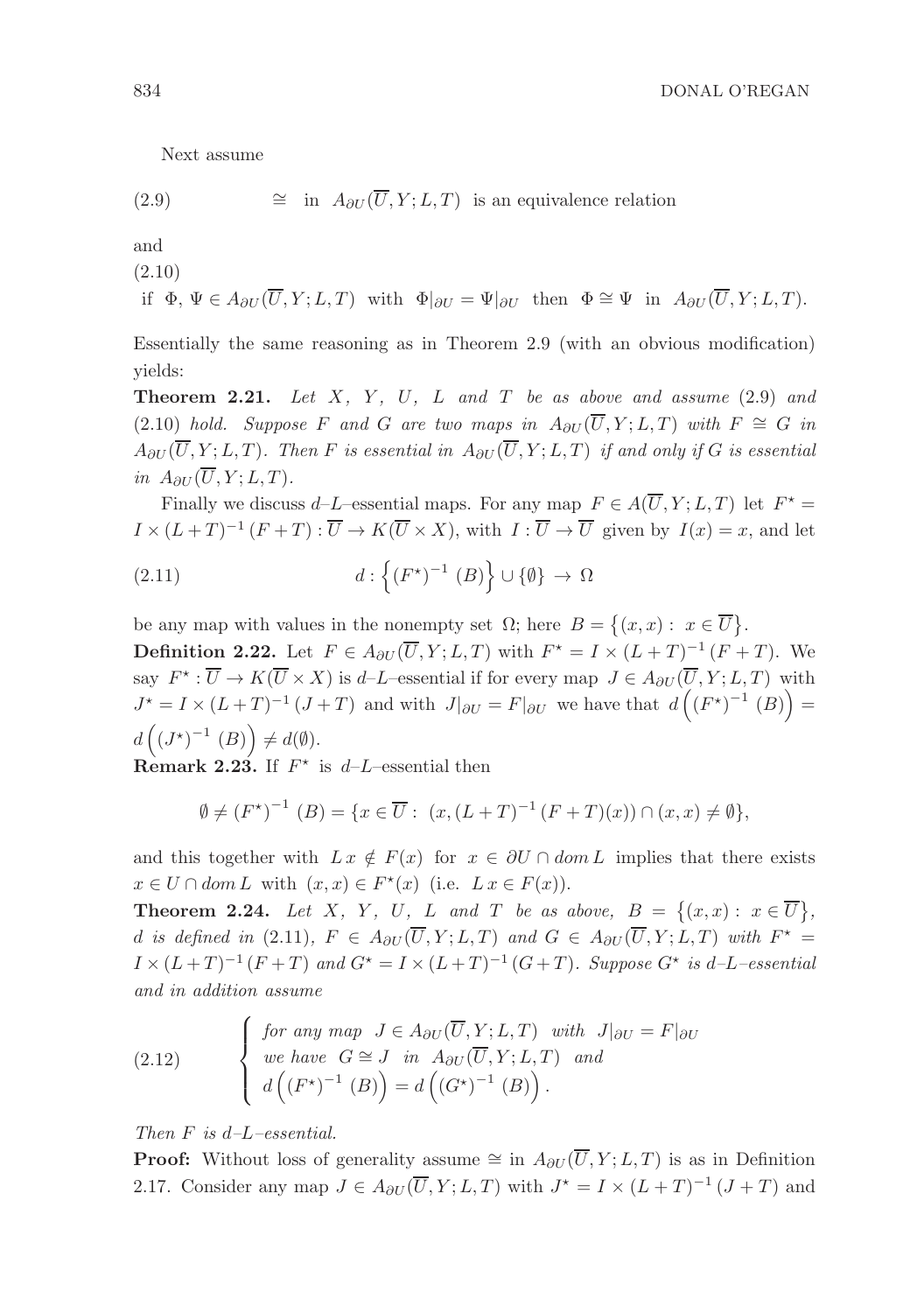with  $J|_{\partial U} = F|_{\partial U}$ . We must show  $d\left(\left(F^*\right)^{-1}(B)\right) = d\left(\left(J^*\right)^{-1}(B)\right) \neq d(\emptyset)$ . Let  $H^J: \overline{U} \times [0,1] \to 2^Y$  be a  $(L,T)$  upper semicontinuous,  $(L,T)$  compact mapping with  $(L+T)^{-1}(H^J(\cdot,\eta(\cdot)+T(\cdot))\in \mathbf{A}(\overline{U},X)$  for any continuous function  $\eta:\overline{U}\to$ [0, 1] with  $\eta(\partial U) = 0$ ,  $L x \notin H_t^J(x)$  for any  $x \in \partial U \cap dom L$  and  $t \in (0,1)$  (here  $H_t^J(x) = H^J(x,t)$ ,  $H_0^J = G$ ,  $H_1^J = J$  and  $d((F^*)^{-1} (B)) = d((G^*)^{-1} (B))$ (this is guaranteed from (2.12)). Let  $(H^J)^* : \overline{U} \times [0,1] \to K(\overline{U} \times X)$  be given by  $(H<sup>J</sup>)<sup>*</sup>(x,t) = (x,(L+T)<sup>-1</sup>(H<sub>t</sub><sup>J</sup> + T)(x))$  and let

$$
K = \left\{ x \in \overline{U} : (x, x) \in (H^J)_t^*(x) \text{ for some } t \in [0, 1] \right\}.
$$

Now there exists a continuous map  $\mu : \overline{U} \to [0,1]$  with  $\mu(\partial U) = 0$  and  $\mu(K) = 1$ . Let  $R(x) = H<sup>J</sup>(x, \mu(x))$  and  $R^* = I \times (L+T)^{-1} (R+T)$ . Now  $R \in A_{\partial U}(\overline{U}, Y; L, T)$  and  $R|_{\partial U} = G|_{\partial U}$ . Since  $G^*$  is d-L-essential then  $d\left(\left(G^*\right)^{-1}(B)\right) = d\left(\left(R^*\right)^{-1}(B)\right) \neq 0$  $d(\emptyset)$ . Now since  $\mu(K) = 1$  we have

$$
(R^*)^{-1} (B) = \left\{ x \in \overline{U} : (x, x) \cap (x, (L + T)^{-1} (H^J_{\mu(x)} + T)(x)) \neq \emptyset \right\}
$$
  
= 
$$
\left\{ x \in \overline{U} : (x, x) \cap (x, (L + T)^{-1} (H^J_1 + T)(x)) \neq \emptyset \right\}
$$
  
= 
$$
(J^*)^{-1} (B),
$$

and this together with the above yields  $d((F^*)^{-1}(B)) = d((J^*)^{-1}(B)) \neq d(\emptyset)$ .  $\Box$ 

Note again it is simple to adjust the proof in Theorem 2.24 if we use  $\cong$  in  $A_{\partial U}(\overline{U}, Y; L, T)$  from Remark 2.18.

Essentially the same reasoning as in Theorem 2.14 (with an obvious modification) yields:

**Theorem 2.25.** Let X, Y, U, L and T be as above,  $B = \{(x,x): x \in \overline{U}\}\text{, } d \text{ is }$ defined in  $(2.11)$  and assume  $(2.9)$  and  $(2.10)$  hold. Suppose F and G are two maps *in*  $A_{\partial U}(\overline{U}, Y; L, T)$  *with*  $F^* = I \times (L + T)^{-1} (F + T)$ ,  $G^* = I \times (L + T)^{-1} (G + T)$ and with  $F \cong G$  in  $A_{\partial U}(\overline{U}, Y; L, T)$ . Then  $F^*$  is d-L-essential if and only if  $G^*$  is d–L–essential.

#### REFERENCES

- [1] R.P. Agarwal and D. O'Regan, A note on the topological transversality theorem for acyclic maps, Appl. Math. Letters, 18(2005), 17–22.
- [2] C.D. Aliprantis and K.C. Border, Infinite–Dimensional Analysis, Studies in Economic Theory, Volume 4, Springer–Verlag, Berlin, 1994.
- [3] A. Granas, Sur la méthode de continuité de Poincaré, C.R. Acad. Sci. Paris, 282(1976), 983–985.